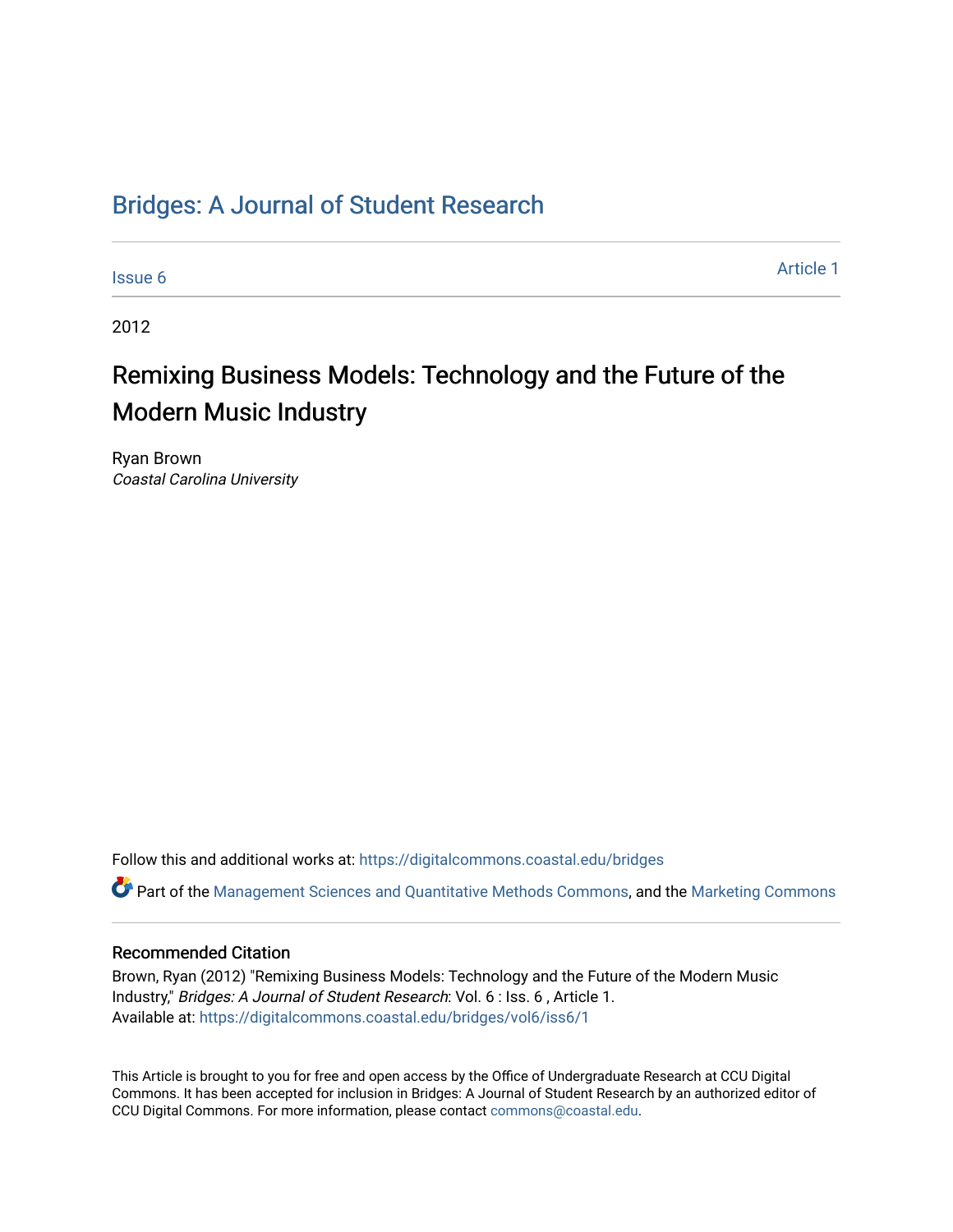## **Remixing Business Models: Technology and the Future of the Modern Music Industry**

**--Ryan Brown--**



Ryan Brown graduated *magna cum laude* with Honors from Coastal Carolina University in December 2011 with dual BSBA degrees in management and marketing. Ryan is currently enrolled in the MBA graduate school program at Coastal Carolina, with plans to graduate in December 2012. He is also beginning to explore potential career opportunities in the business field.

#### **ABSTRACT**

*The music industry has undergone significant changes over the past decade. The growth of the Internet has caused record labels to reevaluate the ways in which they obtain revenue, market their products, and compensate their artists. However, the industry as a whole has been very slow to adapt to new technology, which has caused widespread industry problems such as music piracy and reduced revenues. In addition, new forums for showcasing new artists, such as YouTube and other social media outlets, have given new artists increasing power to market themselves and achieve success with a reduced reliance on the resources and guidance of record labels. This article will give a brief overview of the scholarly research on the topic, examine the specific ways in which technology is changing the music industry, and provide suggestions as to how record labels can continue to adapt and remain successful for many decades to come.*

*Bridges*, No. 6., Spring 2012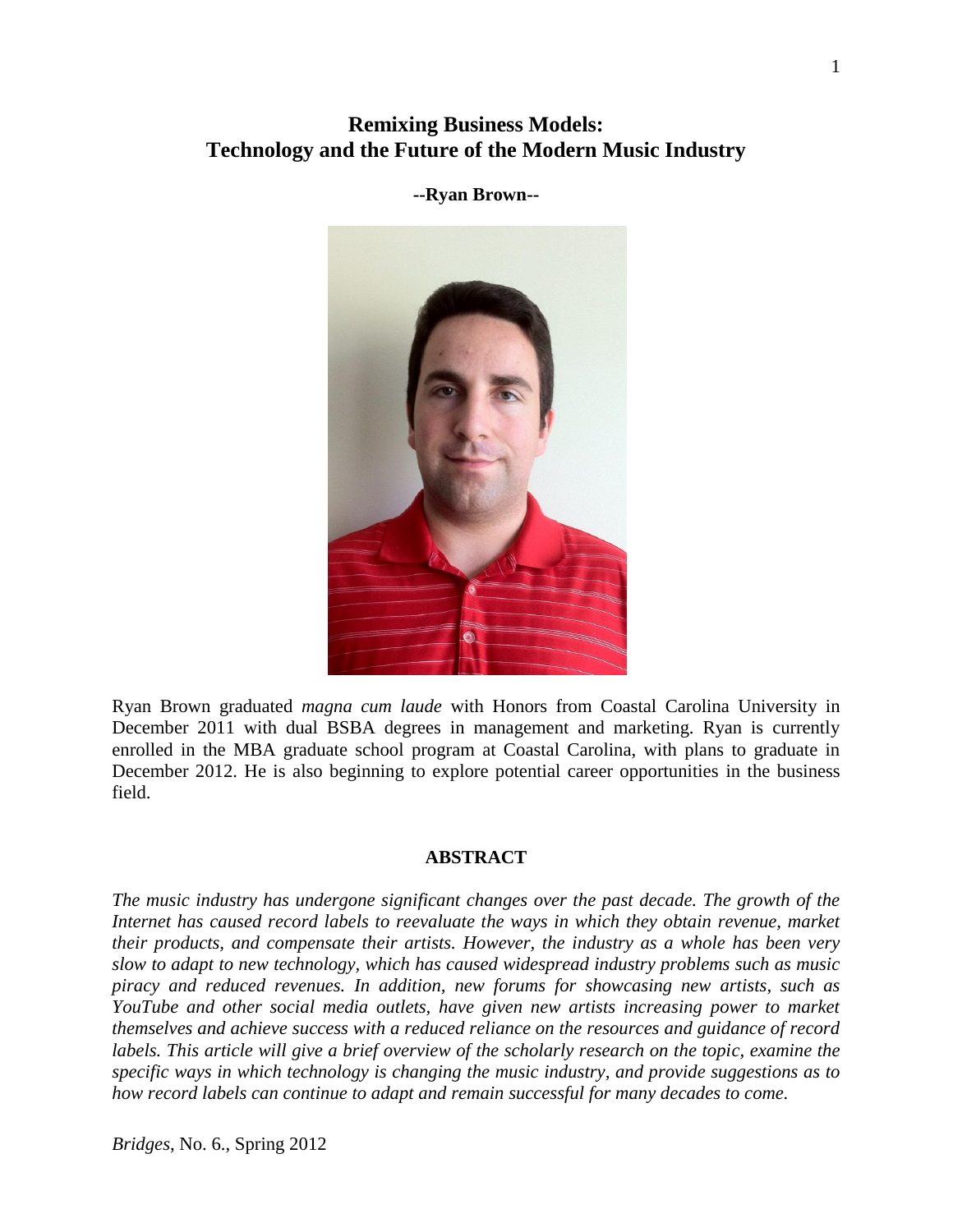#### **Introduction**

The year was 2008. A young 14-year-old Canadian teenager had been posting videos of himself covering popular pop and R&B songs on YouTube for a few months, primarily to entertain his family and friends. One day, a marketing executive at a major record label accidentally came across one of his YouTube videos, saw his raw abilities, and immediately set out to track down this young talent. Over the next few months, he would be flown to Atlanta to record demo songs, meet his singing idol, and sign a recording deal with his record label. Just one year later, this teen would record and release his debut single to major pop radio stations across the United States. This led to immediate fame, popularity, and a cult following from tween girls that would continue to grow exponentially over the next couple of years. His debut album would go on to be certified Platinum, he would headline his own concert tour, and he would permanently change a generation, all in just a three year span (Hoffman, 2009). His name is Justin Bieber, and he is a poster child for how the music industry has changed from the rapid influx of new technologies over the past decade.

The music industry has undergone significant changes throughout the past few decades, ranging from the way in which artists are discovered to the way in which their music is distributed and sold. The primary basis of these changes is technology, which has impacted everything from finding artists to distributing music. However, record labels have been slow to adapt to these changes, which has led to serious problems such as illegal music downloading. Illegal downloading, also known as "music piracy," has radically changed the entire business and distribution structures within the music industry in that record labels are experiencing reduced revenue from music sales. Although lawsuits and other strategies have been undertaken to attempt to combat this particular issue, the incessant evolution of technology will continue to affect the music industry for the foreseeable future.

Advances in technology are having a profound and lasting impact on all aspects of the modern music industry. There are five primary aspects to this impact. First, the Internet and social media have radically changed how new artists enter the music industry, as artists are now being selfmarketed and discovered by fans via YouTube and social media websites. Second, the growth of online distribution is a significant opportunity for both record labels and artists, as they have the ability to reach a larger market and fan base at a reduced cost. Third, the music piracy problem has been significantly impacted by technology, as it has become much easier to distribute illegal copies of the music on a larger scale. Fourth, record labels should embrace online distribution to effectively curb piracy behavior and provide simpler, legal means to obtain music online. Finally, the music industry must embrace technology in order to continue to grow and prosper in the future by anticipating and leading the movement to tailor its products to meet the needs of its customer base.

#### **Methodology**

The scholarly research utilized in this article comes from several databases specializing in academic journal searches, including Academic Search Premier, EBSCO, ScienceDirect, JSTOR,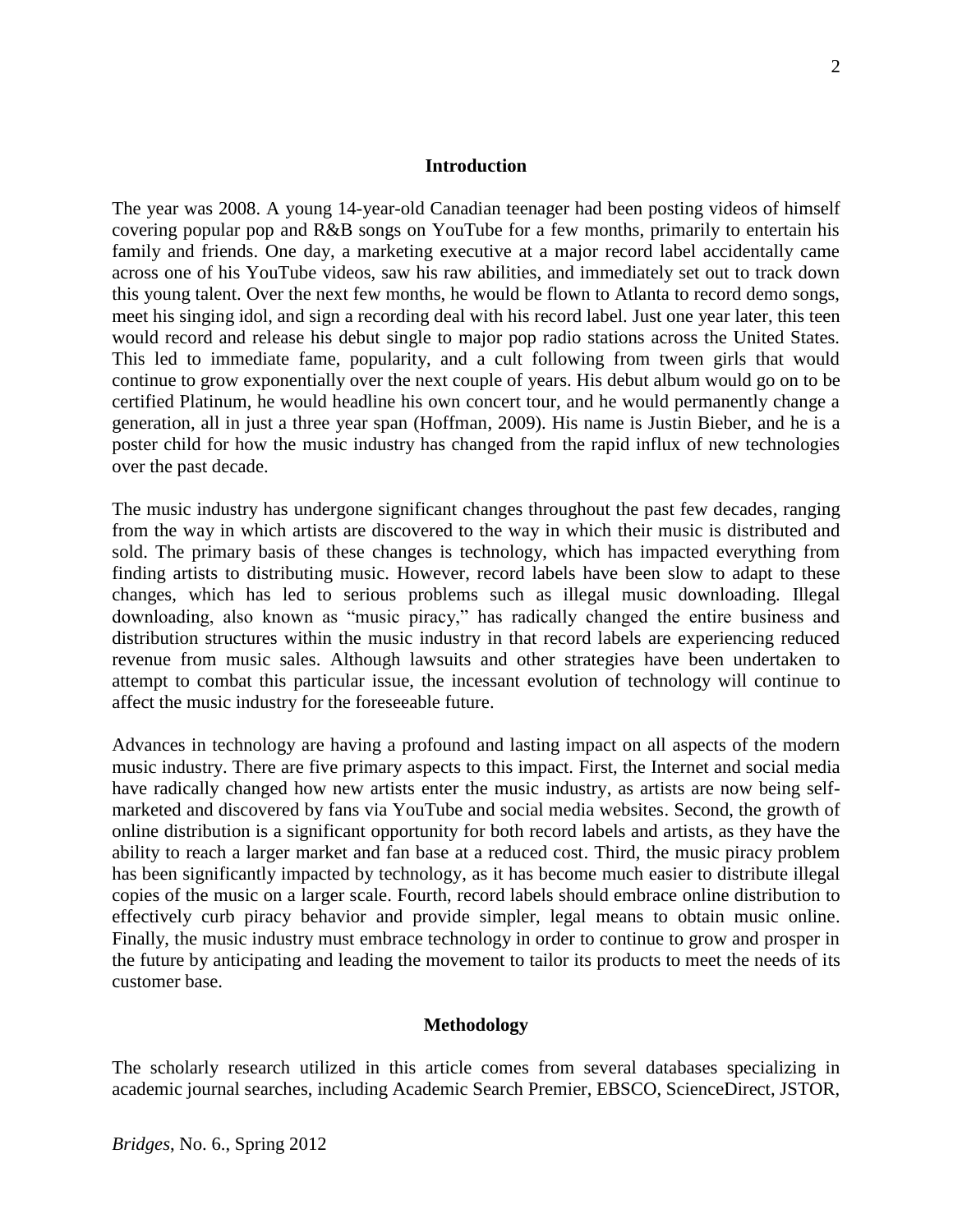and Gale General OneFile. These searches covered a wide variety of academic fields, including economics, marketing, management, performing arts, computer science, psychology, and sociology. Most of the authors of the scholarly research are either university professors or have extensive field experience in their respective disciplines.

Due to the current nature of this topic, other non-academic sources will also be used throughout the thesis. In particular, the information regarding the ways in which new artists enter the market will primarily consist of media sources, as thorough scholarly research regarding this topic has yet to be published. The media sources to be used will consist of various respected industry and business trade magazines, including Billboard and BusinessWeek.

There are four primary sections that will encompass the remainder of this thesis. First, there will be a lengthy analysis of the scholarly research and findings as they relate to each individual research question. Second, the scholarly research will be synthesized in support of the conclusions of each research question. Third, all of these findings will be summarized and related to the thesis statement that advances in technology are having a profound and lasting impact on all aspects of the modern music industry. Finally, limitations and potential areas of future research will be discussed. This thesis will be beneficial because it will pull together several smaller issues, which have been studied extensively, with new concerns and information to provide a comprehensive and up-to-date analysis of the current state of the modern music industry.

#### **Literature Review**

There are four primary scholarly debates on this topic. First, there are several strong arguments as to whether the growth of online music distribution is good or bad for both artists and record labels. Second, there is a debate as to how the music piracy problem has been impacted by technology. Third, several authors suggest unique solutions as to whether or not record labels should undertake strategies to curb this illegal downloading behavior. Finally, there are several theories as to how the music industry will continue to grow in this environment.

The first area of debate is whether the growth of online music distribution is good or bad for both individual artists and record labels. Anita Elberse argues that record labels and artists should focus on marketing their music by individual songs, rather than entire albums, to better compete in the online marketplace. By pricing their individual songs at a significantly lower price than the album, the record labels are misrepresenting the value of their album as a whole. Also, with the current economic struggles facing most consumers, they are also much more likely to only purchase the song(s) that they like the most, as opposed to purchasing an entire album solely for a couple of hit songs (Elberse, 2010).

Thierry Rayna and Ludmila Striukova believe that the Internet helps record labels by exposing more artists to the marketplace, which allows the labels to only sign those artists who become the most popular. This is because better music artists are able to be discovered by the general public before they are signed by record labels, which reduces their economic risk. However, the individual artists are at a disadvantage because they will be unable to become successful in the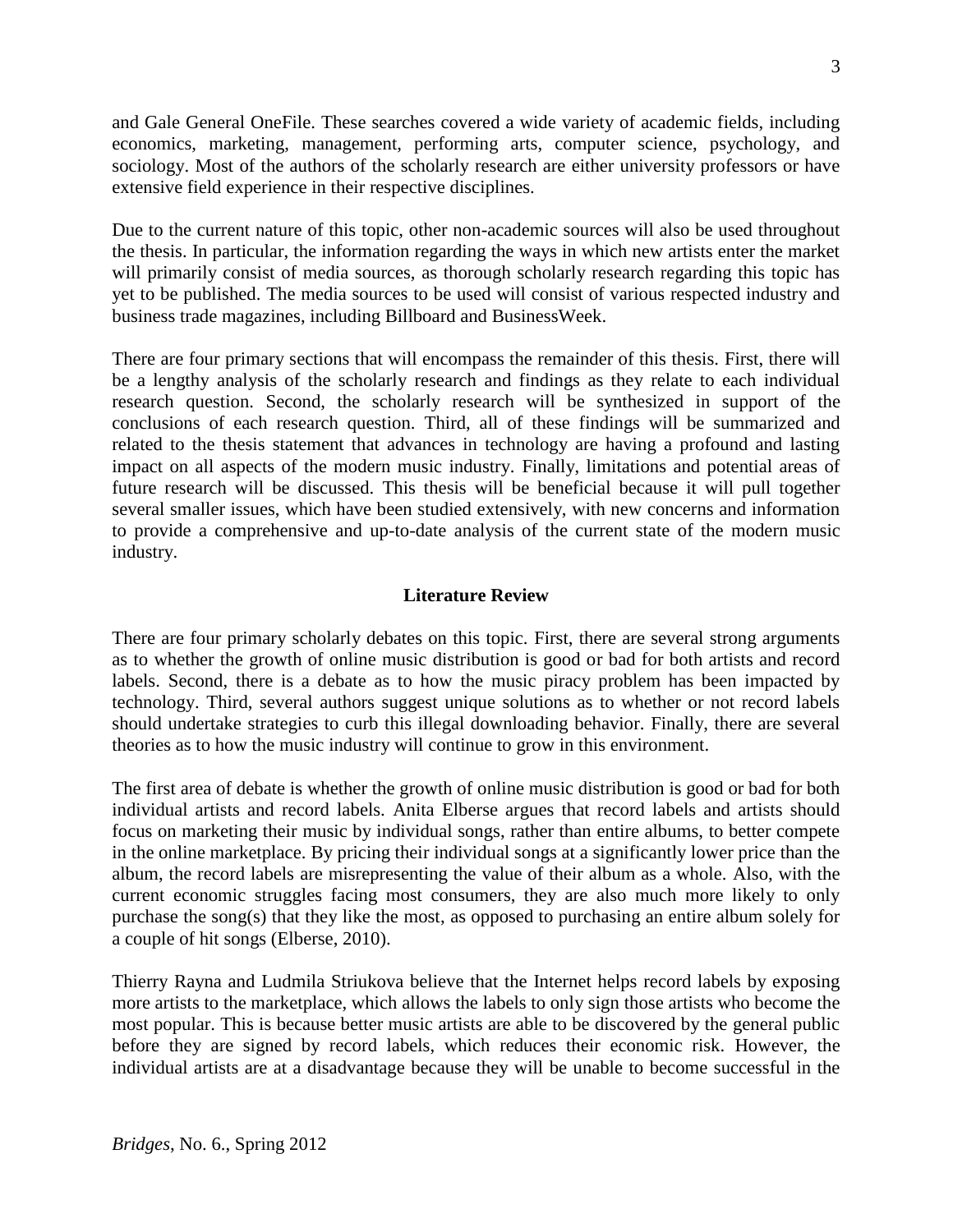mainstream media without the marketing and promotion that a major record label can offer (Rayna and Striukova, 2009).

Armen Boyajian feels that although record labels consider illegal music downloading to be a major problem, it can actually lead to increased innovation by artists and increased customer awareness of their products. Their main argument is that record labels should be willing to be less stringent on enforcing copyright laws. This is because the impact of piracy on profits is not as strong as the impacts caused by the costs of pursuing legal action and the subsequent negative publicity on the record label (Boyajian, 2010).

Nicolas Curien and Francois Moreau argue that the Internet and illegal online downloading can actually lead to increased profits for record labels in other areas, such as concert and merchandise sales. They found that many individuals that illegally download music would not have been exposed to the music had they been required to pay for it. Subsequently, this leads to increased concert ticket sales and stimulates future consumption of the music of an individual artist. Also, record labels need to renegotiate their contracts with the artists in order to put less of an emphasis on record sales. Instead, they should focus on total revenue generated by individual artists across all forms of distribution (Curien and Moreau, 2009).

Finally, Calvin K.M. Lam, and Bernard C.Y. Tan believe that online music distribution will lead to increased consumer power in the marketplace. The authors provide three main suggestions as to how the record labels can adapt their current business practices. First, record labels need to reduce their emphasis on using lawsuits and the threat of legal actions to curb illegal downloading behavior, as this is only prolonging the inevitable transition in power. Second, all record labels need to embrace the use of technology into their current business practices. Finally, the entire music industry must adapt new pricing strategies and marketing practices in order to successfully promote their products in the future (Lam and Tan, 2001).

All of these authors seem to agree that the growth of online music distribution is good for the music industry as a whole. However, there seems to be a debate as to which group within the music industry benefits the most from this growth. Anita Elberse, Calvin K.M. Lam, and Bernard C.Y. Tan all argue that the consumers will benefit most from the increase in online music distribution. This argument stresses the importance of selling music by individual songs in order to increase customer convenience and willingness to purchase their products. On the other hand, Thierry Rayna, Ludmila Striukova, Nicolas Curien, and Francois Moreau believe that record labels will receive the strongest benefits. This belief is justified by citing the increased exposure that the artists and record labels will receive, which will lead to increases in concert and merchandise sales.

The second area of debate is how the music piracy problem has been impacted by technology. Birgitte Andersen argues that the piracy problem is a result of the high fixed cost to develop the music, as opposed to a low marginal cost to make copies of the music. Therefore, the distribution and reselling of pirated material is a very attractive industry to enter, as the profit margins are significantly larger than those of record labels. Due to this motive, and the availability of the technology to execute this motive, many individuals willingly participate in pirating music (Andersen et al., 2007).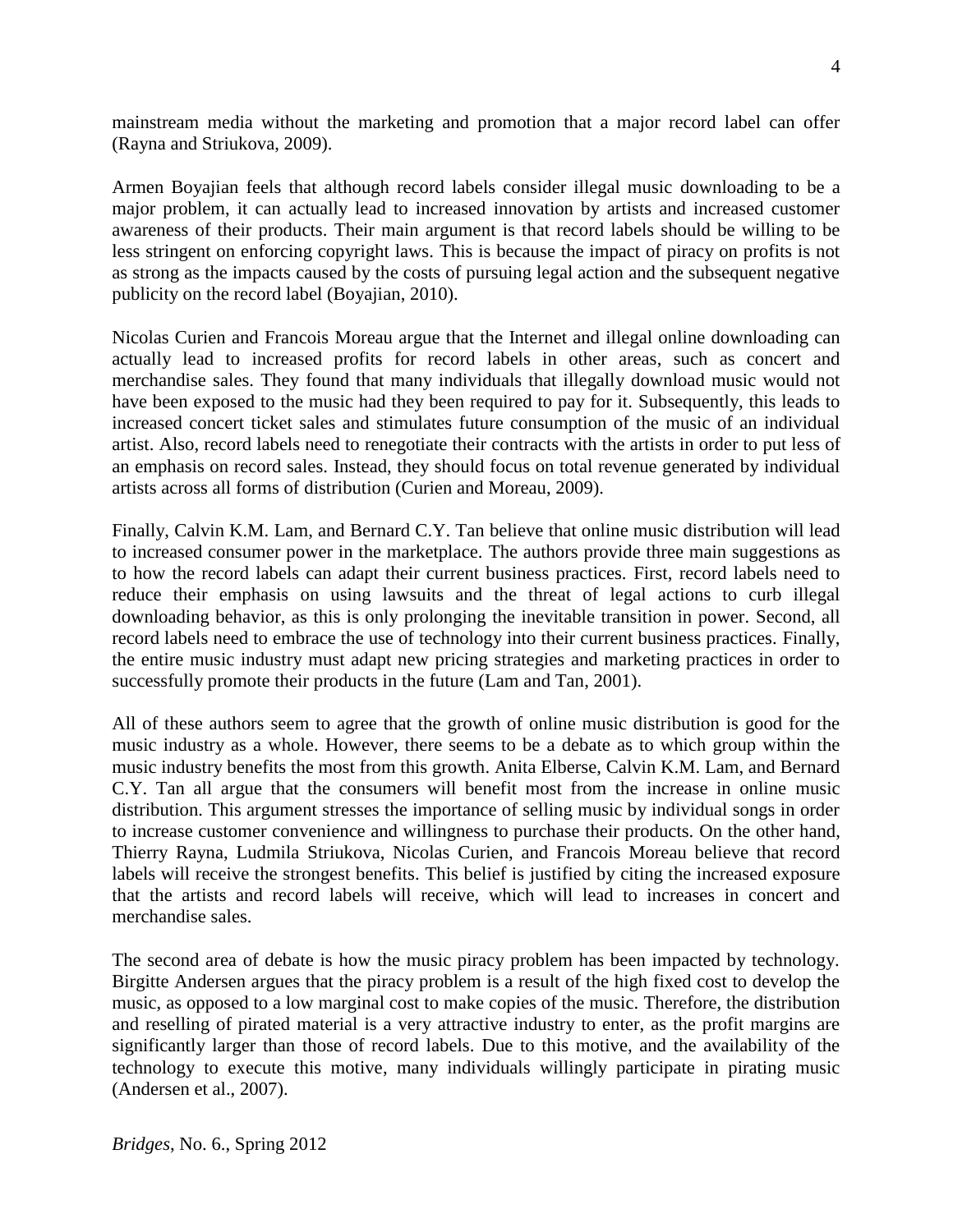Valerie L. Vaccaro and Deborah Y. Cohn argue that this problem has been facilitated by a failure of record labels to adapt to the growing technological environment. This is because modern customers desire convenience and ease of purchasing goods, which is in direct opposition to the selling of CDs in brick-and-mortar retailers that the record labels endorse and promote. They argue that the music market is changing from a product industry to a service industry, and record labels must be more adaptable to changes in consumer wants and demands (Vaccaro and Cohn, 2004).

Anita Elberse believes that the weakening demand of customers to purchase entire albums has led to the significant increase in both legal and illegal music downloading. After conducting the study, the author found that record labels are currently losing approximately one-third of their potential revenue by following their mixed-bundling strategy. She feels that the main component of this decline is the current pricing structure, as the market value that consumers place on an individual song or album is not equivalent to the prices set by record labels (Elberse, 2010).

Thierry Rayna and Ludmila Striukova feel that the significant increase in new artists entering the market has made customers less willing to purchase all of their music through the traditional channels of distribution. Their main argument is that record labels are actually better off in the modern technological era, as better artists are able to be discovered by the general public before they are signed by record labels, which reduces their economic risk. However, the individual artists are at a disadvantage because they will be unable to become successful in the mainstream media without the marketing and promotion that a major record label can offer (Rayna and Striukova, 2009).

Des Freedman argues that record labels have been focusing too much on using legal action to curtail this behavior, as opposed to finding new solutions to satisfy the needs of their customers. His main argument is that record labels have successfully overcome previous threats, such as the evolution of the radio and the illegal copying of vinyl albums. Therefore, instead of focusing its efforts on attempting to minimize this threat, they need to embrace the new technologies and adjust their business models to become even more profitable (Freedman, 2003).

Finally, Chia-Chen Wang believes that the high computer literacy of teenagers and adolescents has caused the music piracy problem to grow significantly faster than other previous threats to record labels and the music industry as a whole. There are three factors that support this conclusion. First, their attitude towards illegally downloading music is significantly influenced by their peers. Therefore, if their peers find the behavior acceptable, the individual is much more likely to perform the action as well. Second, young people are willing to legally purchase music, but only if the music industry can meet their needs in regards to availability and variety. Finally, adolescents are significantly influenced by the prices of the music, as they are usually economically dependent and lack the financial strength to make expensive purchases (Wang et al., 2009).

The impacts of technology on the music piracy problem are up for significant debate amongst these authors. Valerie L. Vaccaro, Deborah Y. Cohn, Thierry Rayna, Ludmila Striukova, and Chia-Chen Wang all argue that illegal music downloading is significantly harming record labels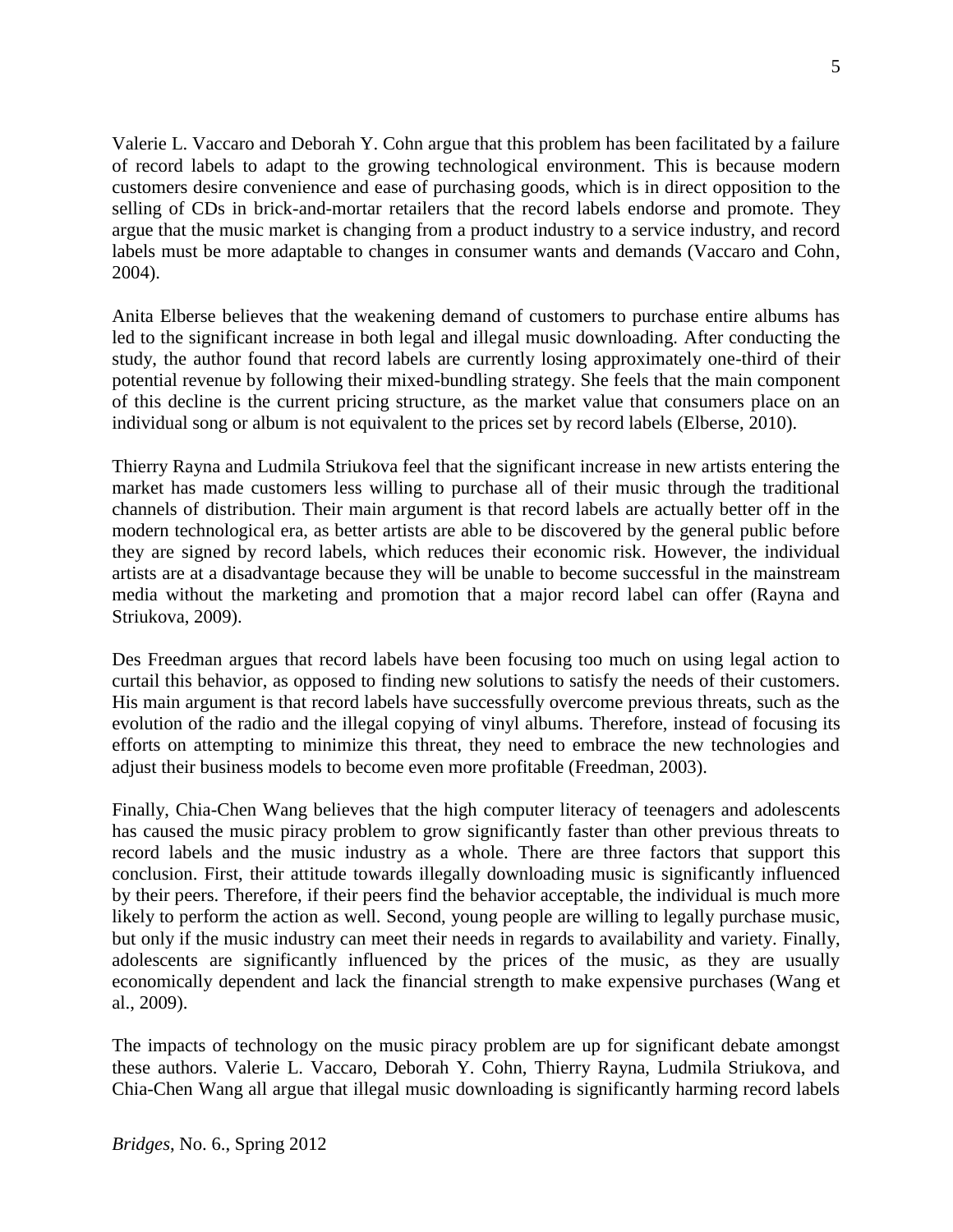and the music industry as a whole. This is because music piracy has drastically cut into the album sales of the most profitable artists within the record label. Birgitte Andersen also views the music piracy problem as a threat, although they blame the overall industry structure for causing this problem. However, Anita Elberse and Des Freedman believe that record labels need to view this problem as an opportunity rather than a threat, as it provides a significant increase in legal downloading and allows record labels to co-exist in the online music distribution environment.

The third area of debate is whether or not record labels should undertake strategies to curb this illegal music downloading behavior. Nancy Kim believes that the current use of explicit or implicit copyright statements regarding the illegal copying of music is not affective. Therefore, instead of pursuing legal action or other sanctions, record labels need to develop an alternative method to gather their royalties (Kim, 2008). Fred Von Lohmann also argues that, similar to the radio revolution, the record labels should set up a collective agreement to obtain usage rights fees from illegal downloaders in exchange for the right to share the music. This compensation would be evenly distributed amongst all record labels based on the popularity of their music offerings (Von Lohmann, 2004).

Valerie L. Vaccaro and Deborah Y. Cohn argue that the music industry is changing from a product industry to a service industry and, therefore, record labels must begin to embrace technology to curb this behavior (Vaccaro and Cohn, 2004). Des Freedman believes that record labels need to view the music piracy problem as a growth opportunity and learn to co-exist in order to remain profitable (Freedman, 2003). Steven Seindenberg feels that record labels should ignore the problem of illegal downloading and focus on other areas of their business to grow their profits, such as concerts and merchandise sales (Seindenberg, 2010). Armen Boyajian argues that most individuals who illegally download music would not have otherwise purchased the music and, therefore, are not a significant threat to record labels (Boyajian, 2010). Nicolas Curien and Francois Moreau believe that music piracy is actually beneficial to record labels, as it leads to increased artist exposure and profits in other areas such as concert sales and personal appearances (Curien and Moreau, 2009). G. Prem Premkumar feels that record labels need to focus on developing a strong intermediary retailer between the artists and customers in order to discourage individuals from illegally downloading music (Premkumar, 2003). Finally, Chia-Chen Wang argues that the most effective way to discourage music piracy is to build a strong negative attitude to the behavior, especially among the influential teenage and adolescent markets (Wang et al., 2009).

There is a significant debate amongst the authors as to whether or not record labels should undertake strategies to curb music piracy. Valerie L. Vaccaro, Deborah Y. Chon, G. Prem Premkumar, and Chia-Chen Wang all argue that record labels need to take significant action to curb illegal music downloading behavior. They feel that ignoring the problem and failing to take corrective action will result in many long-term, irreversible consequences to the profitability of the music industry as a whole. On the other hand, Des Freedman, Steven Seindenberg, Armen Boyajian, Nicolas Curien, and Francois Moreau believe that music piracy should be viewed as a growth opportunity by the record labels. In addition, Nancy Kim and Fred Von Lohmann believe that record labels should work together and share royalty collections in order to survive and grow their businesses. Therefore, the music industry should attempt to co-exist with illegal music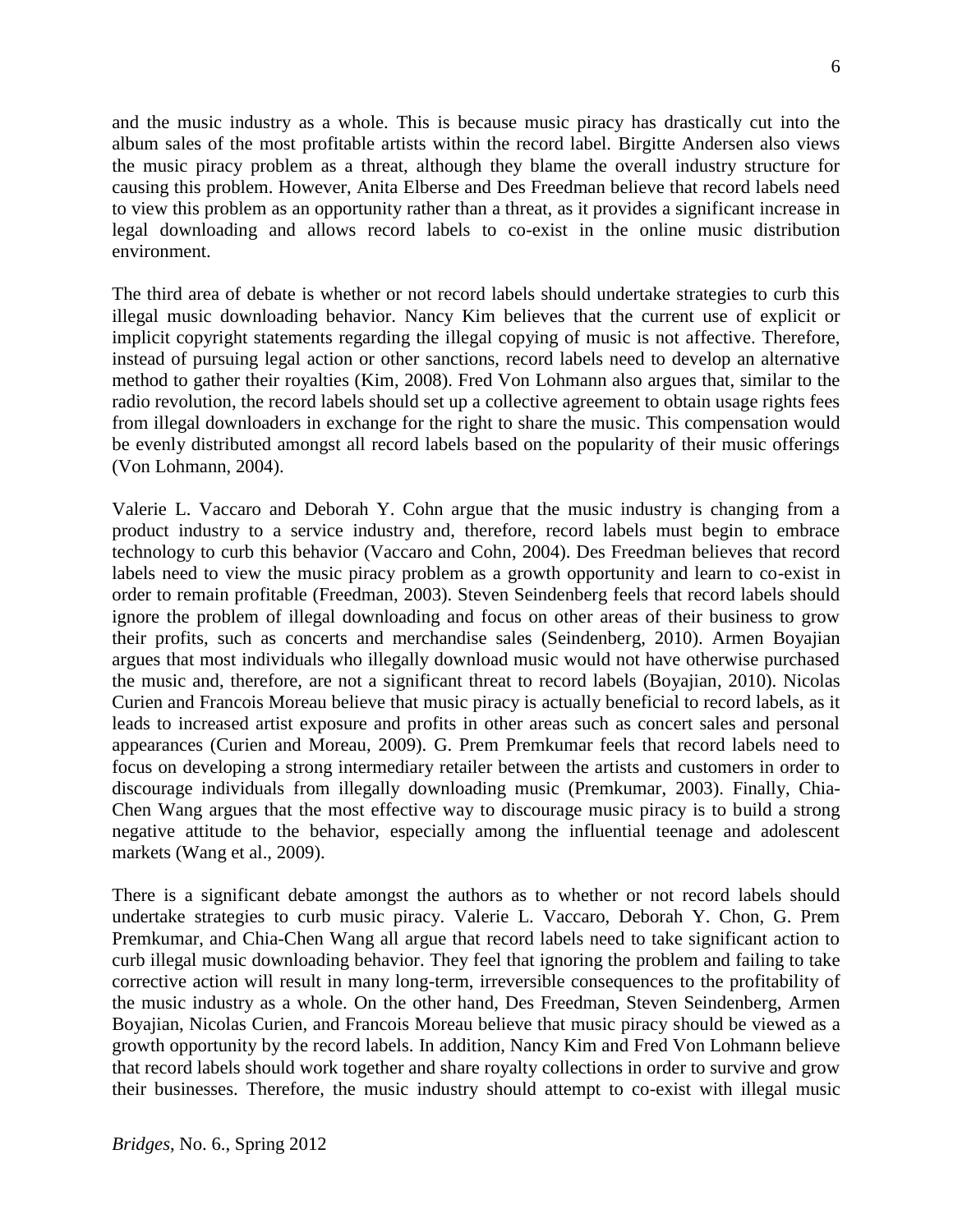downloading websites and primarily focus on areas where record labels can continue to grow their profits, such as concert and merchandise sales.

The final area of debate is over the extent to which the music industry will continue to grow in the new online business environment. W. Glynn Mangold and David Faulds argue that record labels must accept and adapt to the use of social media to promote their artists and music, along with frequently soliciting feedback from their customers (Mangold and Faulds, 2009). Calvin K.M. Lam and Bernard C.Y. Tan believe that record labels need to continue to utilize the Internet in order to control the increase in the power of consumers in the music industry (Lam and Tan, 2001). Patrick O'Donnell and Steven McClung feel that music blogs are a powerful tool for introducing new artists to consumers and receiving feedback as well (O'Donnell and McClung, 2008). Mark A. Fox and Paul Kochanowski argue that record labels need to focus their marketing efforts on their most popular artists and encourage entire album sales in order to remain profitable in the new business environment (Fox and Kochanowski, 2007). Maria Styvén believes that record labels need to sell their music as intangible services instead of tangible goods in order to most effectively fit into the online marketplace (Styvén, 2007). Finally, Evan Lieberman feels that individual artists will benefit most from increased exposure in the new online business environment (Lieberman et al., 2010).

In general, the authors agree that the music industry must be willing to adapt their business practices in order to effectively and sustainably grow their profits. However, the recommended approaches that each author suggests are somewhat unique. W. Glynn Mangold, David Faulds, Calvin K.M. Lam, and Bernard C.Y. Tan all argue that record labels must diversify their approaches in order to continue to grow and market their products. Some potential methods for achieving this diversification are to utilize social media to promote their products, expand their presence on the Internet, and utilize music blogs to receive important customer feedback. On the other hand, Mark A. Fox, Paul Kochanowski, Maria Styvén, and Evan Lieberman all believe that record labels should instead focus on rebranding their existing products to stimulate future sales. These authors suggest that record labels should market their most popular artists, encourage entire album sales, sell their music as intangible services, and increase exposure for individual artists in order to ensure future profitability.

Overall, the research of these authors has led to several broad conclusions. First, online music distribution has provided a fresh and significant opportunity for the music industry as a whole to grow and prosper. Second, the illegal music downloading problem has grown significantly as technology continues to grow and develop. Third, the music piracy problem is both a significant threat and a strong growth opportunity for both record labels and individual artists. Finally, the music industry must continue to embrace and utilize technology in new and creative ways in order to ensure future growth and profitability.

#### **Findings**

The scholarly research conducted by these authors does leave some gaps in providing a complete analysis of how technology is impacting the modern music industry. First, it is unclear whether individual artists benefit from online music distribution. Second, no predictions have been made in regards to whether the trend to illegally download music is likely to continue or diminish in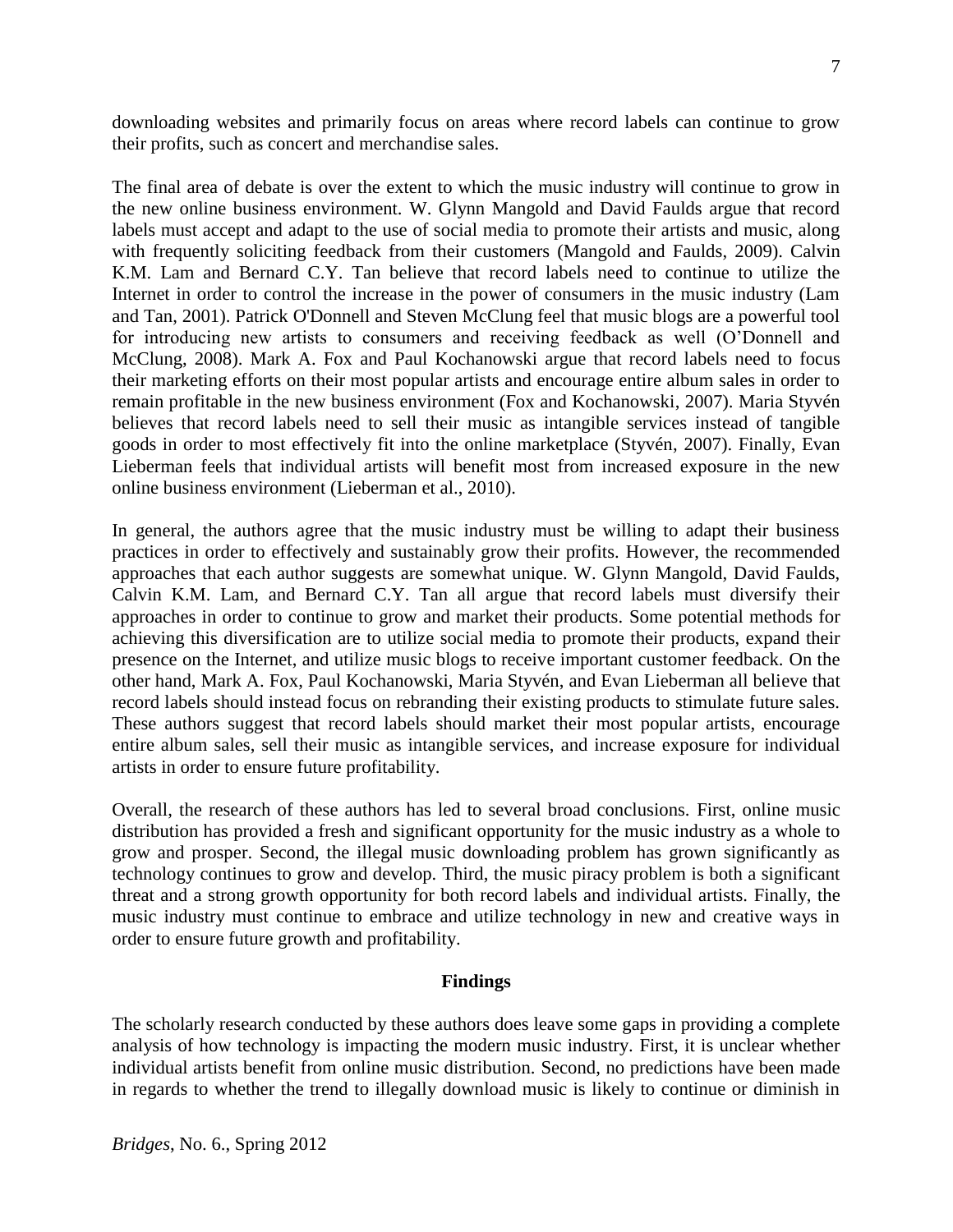the foreseeable future. Third, it is unclear how record labels can attempt to remarket their products in order to ensure sustainable profits for the foreseeable future. Fourth, there are no direct suggestions as to how social media can be utilized to promote new artists who are entering the marketplace. Fifth, the specific ways in which the Internet can be used to promote and market the music of record labels could be analyzed and discussed further. Finally, there is no direct analysis as to how individual artists will be affected by the significant changes in the music industry.

## **Evolving Structure of the Music Industry**

For the past several decades, record labels have had a monumental task in trying to discover and evaluate potential artists. Record labels often had to employ a large number of talent scouts to travel across the country to attend live performances of potential artists, and then had to invite desired artists to subsequent auditions. This process was very costly and time consuming, with no guarantee of finding successful artists. However, the current use of YouTube and other social media websites allows record labels to view potential artists without traveling expenses, and they also benefit from seeing comments from the general public.

When potential artists are discovered, the way in which they are signed and developed has also changed significantly. In the past, artists were simply employed to produce music and perform concerts, of which record labels would profit from the revenue from record and concert ticket sales. However, modern artists are being signed to broader contracts that allow labels to collect revenue from a larger variety of sources, including merchandise sales and social media marketing platforms. Therefore, it is evident that the way in which modern artists are being utilized and compensated is becoming much more dynamic and complex, just like the music industry as a whole in the current era of technology.

## **Technology & New Artist Entry**

The Internet and social media have radically changed how new artists enter the industry. Historically, artists had to travel to record labels for the opportunity to get signed, which was very costly with limited success. In addition, bribes and other promotional methods were a common method to attempt to get commercial radio airplay. However, new methods have emerged for aspiring artists. As noted in the opening vignette, YouTube was the primary form of discovery for Justin Bieber, along with many other aspiring artists (Hoffman, 2009). Social media has also helped in other aspects of the music industry, such as finding band members and further promoting artists that are already successful in the commercial music industry.

In addition, television and other multimedia platforms are also helping artists grow and develop in the music industry. The largest example is American Idol, which has generated numerous topquality artists such as Kelly Clarkson, Carrie Underwood, and Jordin Sparks. However, the Disney franchise also effectively uses these forms of media to promote its artists. For example, Miley Cyrus used the Hannah Montana franchise to become an icon for tween girls around the world, which has allowed her to launch into a successful solo career after getting older and breaking away from the Disney franchise (Donahue, 2009). Subsequently, the Jonas Brothers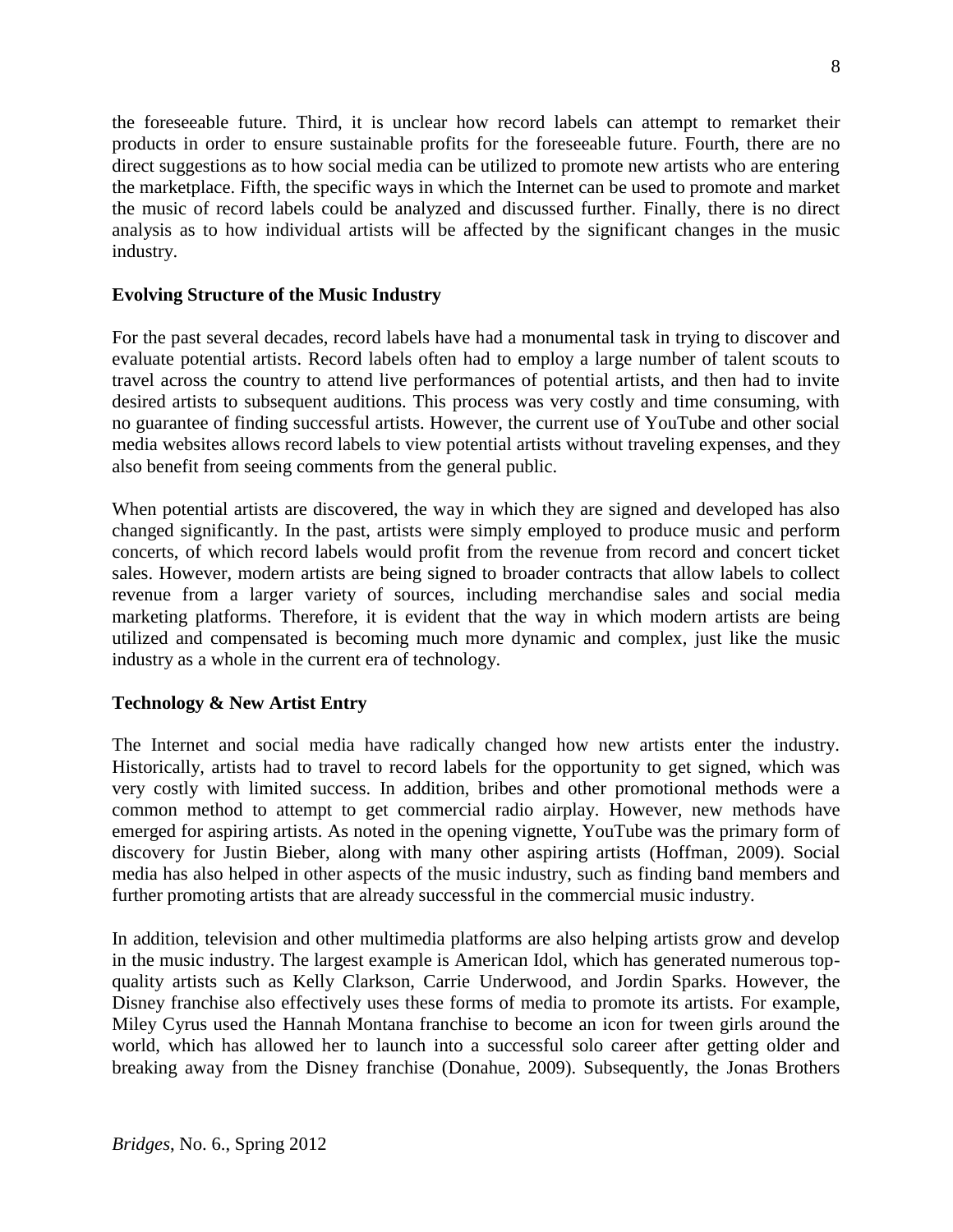customer demands (Elberse, 2010). Traditionally, record labels have compiled approximately 10- 12 songs from an individual artist before releasing a full album of the public. This was beneficial

due to the high costs of production and distribution of physical albums or CDs. However, the current online distribution structure allows record labels to quickly and efficiently provide individual songs to customers at a relatively low cost. In addition, customers will be more motivated to purchase the one song they enjoy, as opposed to spending their money on other songs of which they have little to no interest.

were introduced to the world on a Hannah Montana concert tour and television appearance, which has led to their own successful concert tour and television show as well (Grover, 2008).

The growth of online distribution is a significant opportunity for both record labels and individual artists in several ways. First, labels should market music by individual songs to satisfy

Second, the Internet is helping record labels by exposing them to more artists, which increases the talent pool (Rayna and Striukova, 2009). As shown in the Justin Bieber example, YouTube and other social media websites are quickly becoming important and efficient avenues which new artists can utilize to penetrate the market. From the perspective of the record labels, the Internet is beneficial because they can more effectively estimate the potential popularity of a particular artist based on his or her following on social media websites. Also, record labels save time and money by searching through free social media websites as opposed to employing traveling talent scouts to seek out potential artists or bringing potential artists to the record label offices for a formal audition.

Third, illegal downloading actually leads to increased innovation and awareness in the music industry, as more consumers are exposed to music (Boyajian, 2010). Although this may sound counterintuitive, most people who illegally download music would not have otherwise purchased or interacted with the music. In the past, people could only learn about popular songs through either purchasing the record or hearing the song on the radio. However, in the Internet age, songs have the opportunity to increase in popularity and spread around the world more quickly than ever before. Therefore, without the increased awareness caused by illegal downloading, these songs would not have spread to actual legal purchasers or garner the level of popularity in the mainstream media.

Also, record labels and individual artists can obtain additional profits in concerts and merchandise sales to offset the losses in song and album sales (Curien and Moreau, 2009). As discussed in the previous point, songs and artists can gather popularity very quickly through the Internet and mainstream media. Although many individuals may not have the desire to purchase a particular song, they will obtain an interest towards a particular artist. Therefore, they are much more likely to attend concerts or purchase merchandise from that particular artist. Since concerts and merchandise sales have a significantly larger profit margin than song and album sales, this actually provides a significant revenue boost for record labels and individual artists.

Finally, this growth will lead to increased consumer power in the marketplace, which means that labels must view this as a growth opportunity to reposition themselves in the marketplace (Lam

**Growth of Online Distribution**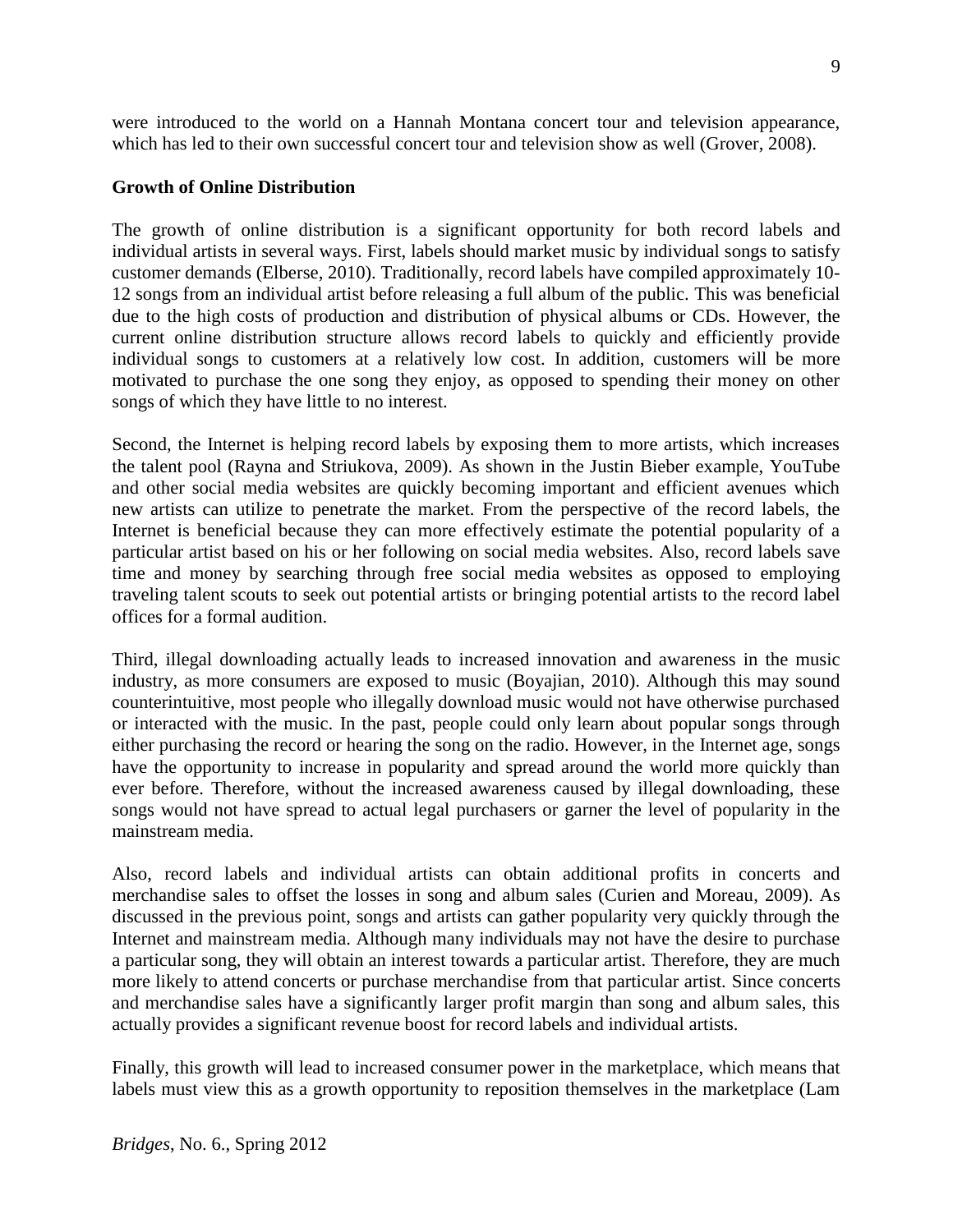and Tan, 2001). Traditionally, record labels have had significant power in terms of album distribution and pricing. However, with the advent of the Internet and online music distribution, there has been a significant increase in competition among both intermediary distributors and record labels. Since the customer has many more choices now than ever before, record labels must utilize free social media websites and other forms of online communication to ensure that potential customers are aware of their products at a minimal cost to the labels.

## **Technology & Music Piracy**

The music piracy problem has been significantly impacted by technology. These impacts have been intensified in several ways. First, record labels simply failed to adapt to the changing technological environment (Vaccaro and Cohn, 2004). In its initial stages, online music distribution was solely viewed as a threat to the profitability of record labels, as opposed to a significant growth opportunity. Therefore, when customers went to the Internet in an attempt to download music, there were not any legal avenues for which they could obtain their desired music. Since there was still a significant demand for online music, illegal distributors (such as Napster) came about to provide an arena for music file sharing, with their revenues coming from advertisement sales and premium subscriptions. However, if record labels had simply embraced online distribution and technology from its inception, it is highly likely that the illegal downloading companies would not have become so large and powerful.

Second, weaker demand to purchase entire albums has lead to increased illegal downloading (Elberse, 2010). As discussed before, many individuals solely want to purchase the single hit song that is playing on mainstream radio, as opposed to an entire album of mostly unknown music. Before the start of legal online music stores such as iTunes, the only avenue to obtain individual songs was through illegal music downloading. Although this action is obviously illegal, customers psychologically justified this behavior based on groupthink and the belief that there were too many people illegally downloading music for themselves to ever be caught and prosecuted.

Third, having more new artists in the music market has made customers less eager to purchase individual songs and albums (Rayna and Striukova, 2009). The ability of new artists to quickly rise to fame has also significantly increased turnover on mainstream pop radio, as new songs can replace others on the music playlist on a monthly (or even weekly) basis. Since popular songs tend to fade out of mainstream culture very quickly, many customers are less willing to invest their money into permanently purchasing that particular song. Thus, the number of customers who are willing to purchase an entire album of music in modern culture has also decreased significantly.

Fourth, labels need to focus on finding new solutions to the music piracy problem instead of wasting time and money on pursuing legal action against offenders (Freedman, 2003). Over the past decade, record labels have primarily utilized a defensive approach to music piracy. For example, labels were very slow to embrace and sell their products in the online marketplace. Instead, they thought that they could save their traditional structure of selling physical albums by using legal action to prosecute copyright violators and scare the other people who were illegally downloading music. However, this strategy was unsuccessful due to the massive size of the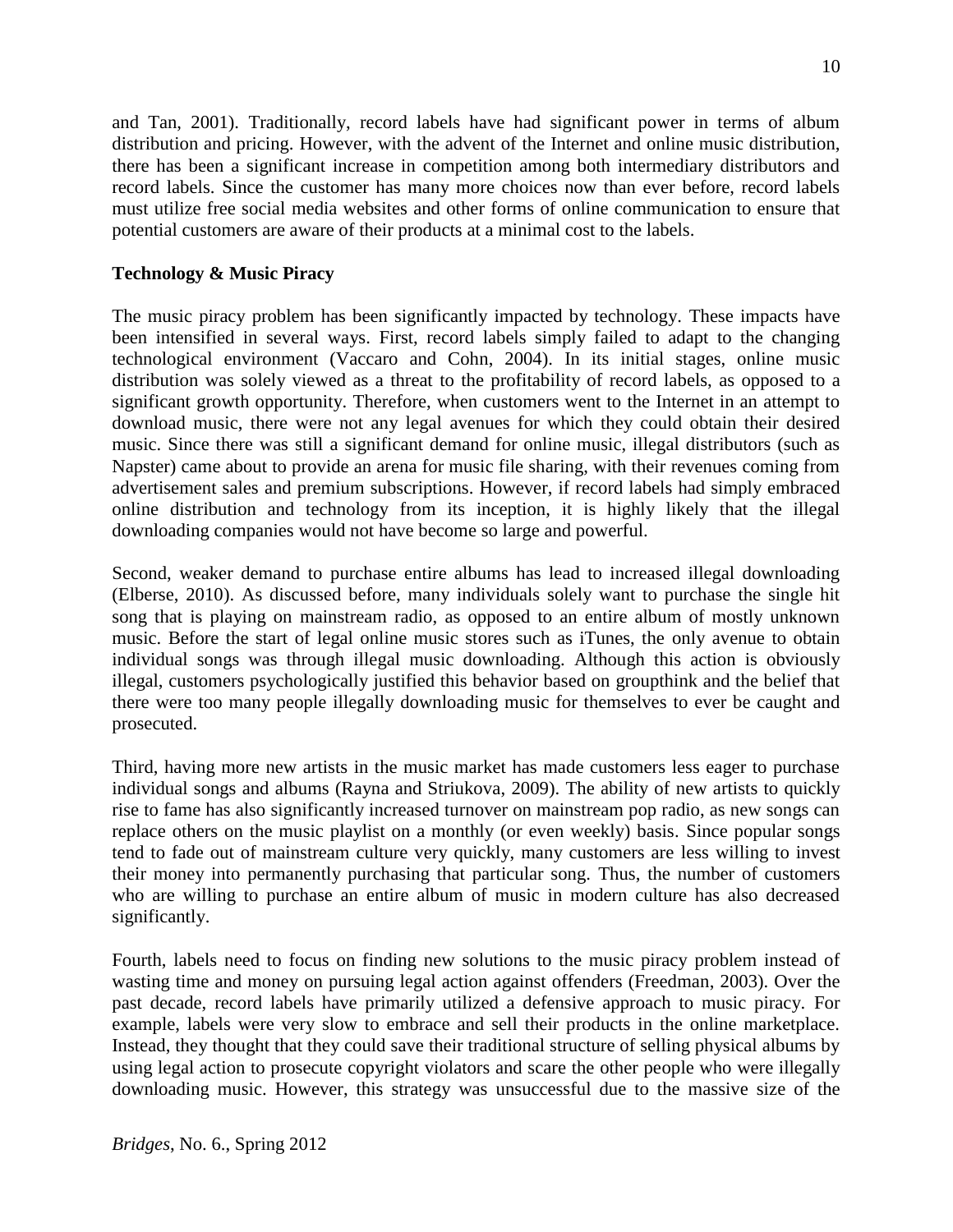music piracy market. Therefore, record labels need to focus on growing the legal online music marketplace in order to further combat the illegal music downloading problem.

Finally, teen computer literacy has caused the problem to grow even faster, as teens are a primary source of illegal downloading (Wang et al., 2009). Since current teenagers are the first generation to grow up having computers and the Internet, they have a much better understanding of the intricacies of the online world. Therefore, they are able to successfully copy and share music files without catching the attention of record labels and other legal enforcement groups. Since younger generations will continue to grow up in the Internet age, this problem is not likely to go away unless education and legal distribution outlets can be significantly enhanced.

#### **Strategies to Curb Piracy**

Record labels should embrace online distribution to curb piracy behavior. This can be accomplished using several techniques. First, record labels must embrace the shift of album sales from a product to a service industry and adjust their business strategies accordingly (Vaccaro and Cohn, 2004). In the past, music sales have consisted of purchasing a physical product, such as a record or a CD, from a physical store. However, the Internet age has caused a shift to selling digital music files which, unlike records or CDs, cannot be touched or felt. Since the retailers do not have a direct opportunity to interact with the customers, they must focus on providing excellent and reliable service in order to assure customer satisfaction and build long-term customer loyalty.

Second, labels must view this as a growth opportunity and co-exist with other downloading sites to remain profitable (Freedman, 2003). There is currently a large and expanding market for online music distribution. Although many individuals will continue to use free illegal music downloading websites, increased customer awareness will also continue to grow the legal online music marketplace. Therefore, instead of combating illegal downloading websites, record labels need to focus on growing its own online presence and legal distribution channels.

Third, they must focus on growth opportunities such as concert and merchandise sales (Seindenberg, 2010). As discussed before, the Internet and social media have made customers much more aware of the current popular songs and artists. Even though many consumers may not want to purchase individual songs or albums, interest in popular culture will entice many customers to check out a live performance by a particular artist or purchase other merchandise related to that artist. Since concerts continue to sell out amid a weak economy, this arena is a significant growth opportunity for record labels.

Fourth, labels must realize that illegal downloaders are not a significant threat, as most of these individuals would not have otherwise purchased the music (Boyajian, 2010). Instead, as previously discussed, exposure to new artists and songs by people who illegally download music can lead to increased popularity among legal music purchasers. Therefore, instead of a threat, illegal music downloading should be viewed as a free marketing opportunity that can enhance the popularity of an individual artist or song.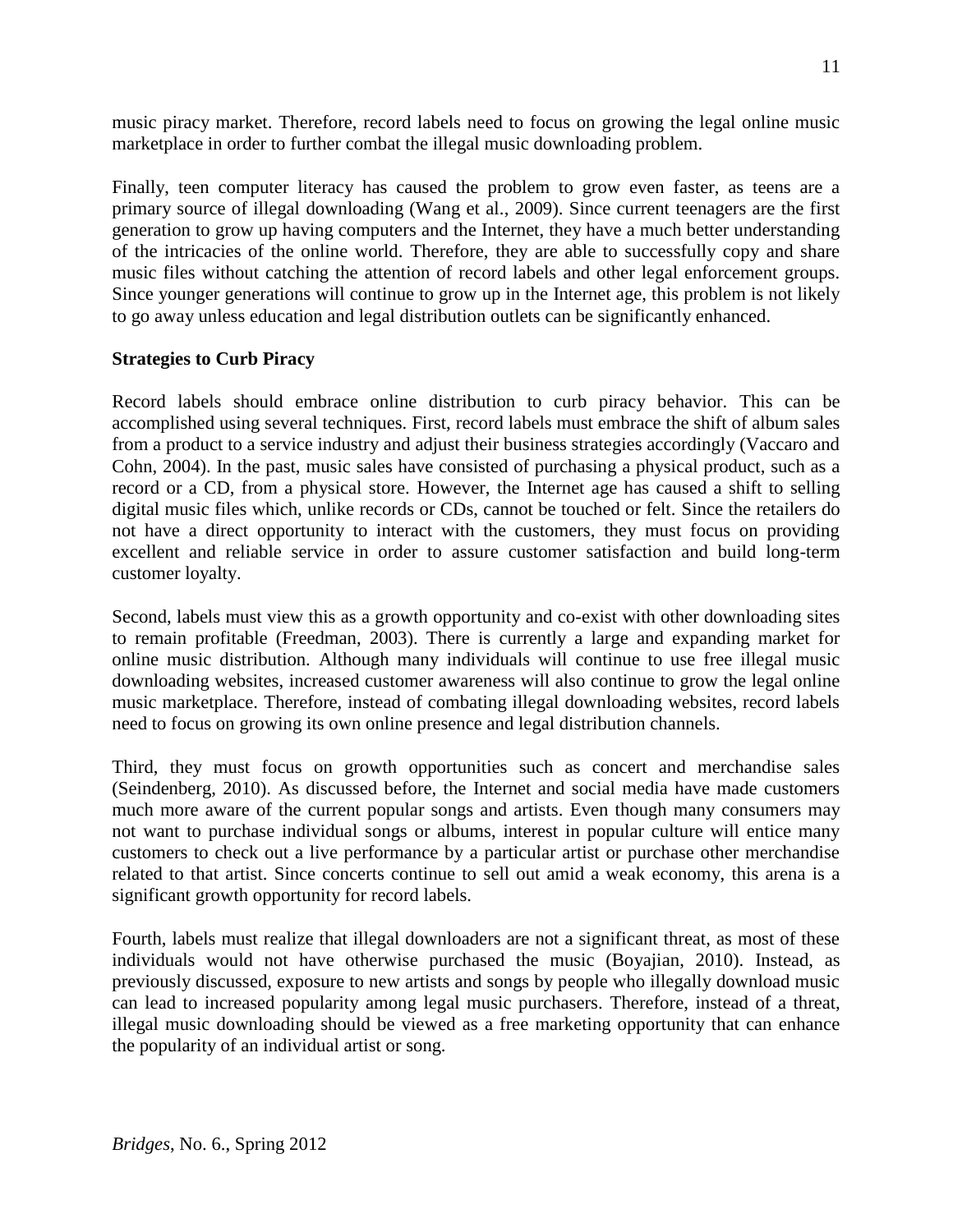Fifth, the Internet and illegal downloading has led to increased exposure for individual artists, which can lead to additional revenue from increased concert attendance and other appearance fees (Curien and Moreau, 2009). Based on the same reasoning as the record labels, artists also benefit from the increased attention they receive from concerts and other events in the form of incentives and appearance fees. In addition, social media has also led to a significant increase in the popularity of individual artists. Therefore, artists will continue to benefit from the Internet and illegal downloading in the foreseeable future.

Also, labels must build a strong distribution network in order to dominate the online marketplace (Premkumar, 2003). Since most record labels lack the expertise to create their own direct distribution structures, labels need to partner with other distribution websites such as iTunes and Amazon. By selecting outlets that already have a strong Internet presence and loyal customer base, record labels can assure that their products are legally and successfully reaching large numbers of potential customers.

Finally, labels must encourage teens to utilize these new distribution strategies in order to increase their long-term profitability potential (Wang et al., 2009). Since teens and tweens are the future long-term customers of the music industry, a significant educational effort needs to be undertaken to ensure that they are aware of the long-term negative impacts that their illegal downloading behavior will have on its growth and success. In addition, concert attendance and merchandise sales should also be oriented towards the younger generation in order to build industry loyalty and long-term interest in purchasing and consuming music.

#### **Future Industry Growth**

The music industry must embrace technology in order to continue to grow and prosper for the foreseeable future. This can be accomplished in several ways. First, labels must be willing to utilize social media to promote their artists and solicit feedback from consumers in regard to the quality of their products (Mangold and Faulds, 2009). Since it is a free and widely-used tool, social media is critical to the successful marketing plan of record labels. This is because record labels can promote anything from song release dates to concert information to millions of interested consumers without having to undertake expensive strategies that have a long lead time. In addition, this forum allows fans to post comments and questions, which helps artists and labels appear more outgoing and friendly while providing important and relevant feedback to the artists and labels.

Second, they must use the power of the Internet to control the inevitable increase in consumer power (Lam and Tan, 2001). The Internet is the future of most forms of major commerce, including the distribution of music. While record labels have been lagging in putting their products for sale in the online marketplace, consumers have gained enormous power through illegal music downloading websites and the rapid growth of social media. Therefore, record labels must be willing to continue to grow their online presence in order to minimize the growth of consumer power, which leads to a demand for lower prices and, thus, lower profit margins.

Third, labels should use blogs to introduce new artists, as this is a popular information source for many consumers. Although information posted on blogs is not always factually accurate, many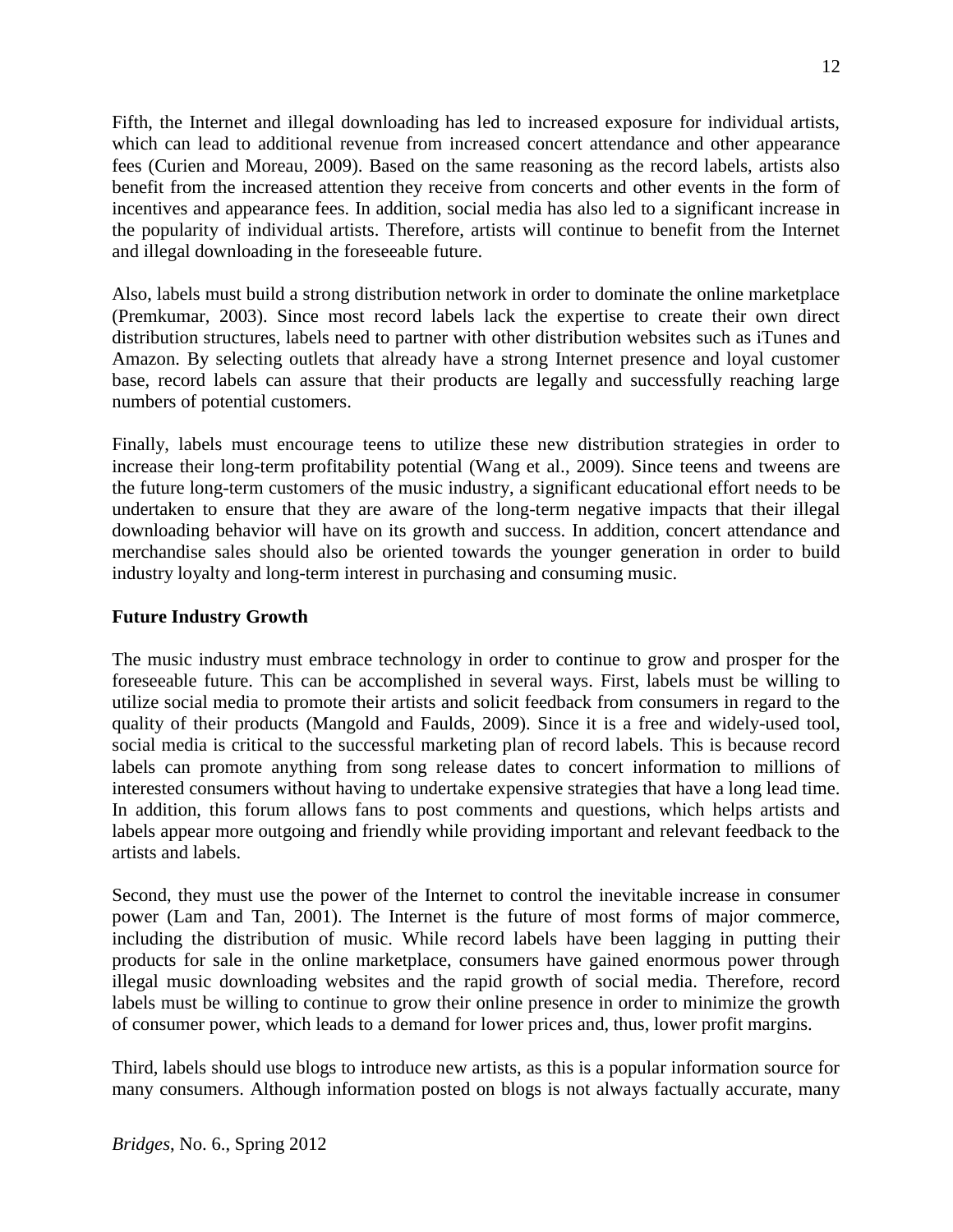consumers are not aware of this when attempting to find information and discuss it with other people. In addition, the use of blogs helps position artists as normal people in the eyes of consumers, as opposed to glorified or superficial stars. Therefore, the use of blogs is critical to the continued growth and success of new artists entering the industry.

Fourth, they should focus on promoting their most popular and profitable artists to maximize revenue while reducing expenses as much as possible (Fox and Kochanowski, 2007). As discussed before, an effective deduction in expenses can be obtained by using and exploiting free social media websites. However, these resources should be primarily focused on the most popular and profitable artists, as they have the potential to expand into global markets and obtain a sustained revenue stream for the record labels. Although the promotion of new artists on social media is also important, long-term growth potential is directly tied to the success of the most profitable artists at a particular record label.

Fifth, labels should sell their music as an intangible service instead of a tangible good in order to match the expectations of consumers (Styvén, 2007). Customers expect to be able to use online marketplaces to obtain most of their desired goods and services, including music distribution. Since the sale of music files does not involve an exchange of tangible goods, providing excellent customer service is critical to the success and growth of online music distribution.

Also, labels must be willing to negotiate with distributors to ensure that their artists are receiving a fair percentage of compensation for utilizing these methods of distribution (Harding, 2008). In the past, record labels typically received about 85-90% of revenue from album sales. Recoupment was also a major concern, as artists would have to pay back any cash advances from record labels before claiming their share of the album's profits. However, due to the significant decrease in inventory costs from the sale of online music files, artists are now demanding an increased share of profits from these sales. If record labels are unwilling to give their artists an increased percentage of profits, they are much more likely to find other means to put their music online, such as posting music files and marketing themselves through free social media sources.

Finally, they must realize that artists will benefit the most from increased exposure online (Lieberman, 2010). Individual artists are the face of record labels and the music industry as a whole, as they receive the most public exposure and credit for their work. As customers are able to interact more with individual artists through the Internet and social media, they are only going to grow in popularity. Therefore, record labels need to assure that all of their focus remains on promoting and enhancing the image of their artists in order to sustain growth and profitability.

#### **Discussion**

The Internet and social media are exciting new opportunities for record labels and artists to continue to market and sell their products and services. As more new generations of technologically-savvy individuals continue to come, these forms of media are critical to capturing the attention and interest of these young consumers. In addition, record labels have been slow to adapt to the technological changes in the marketplace. Although it is debatable as to whether record labels should simply ignore the illegal downloading problem, it is clear that they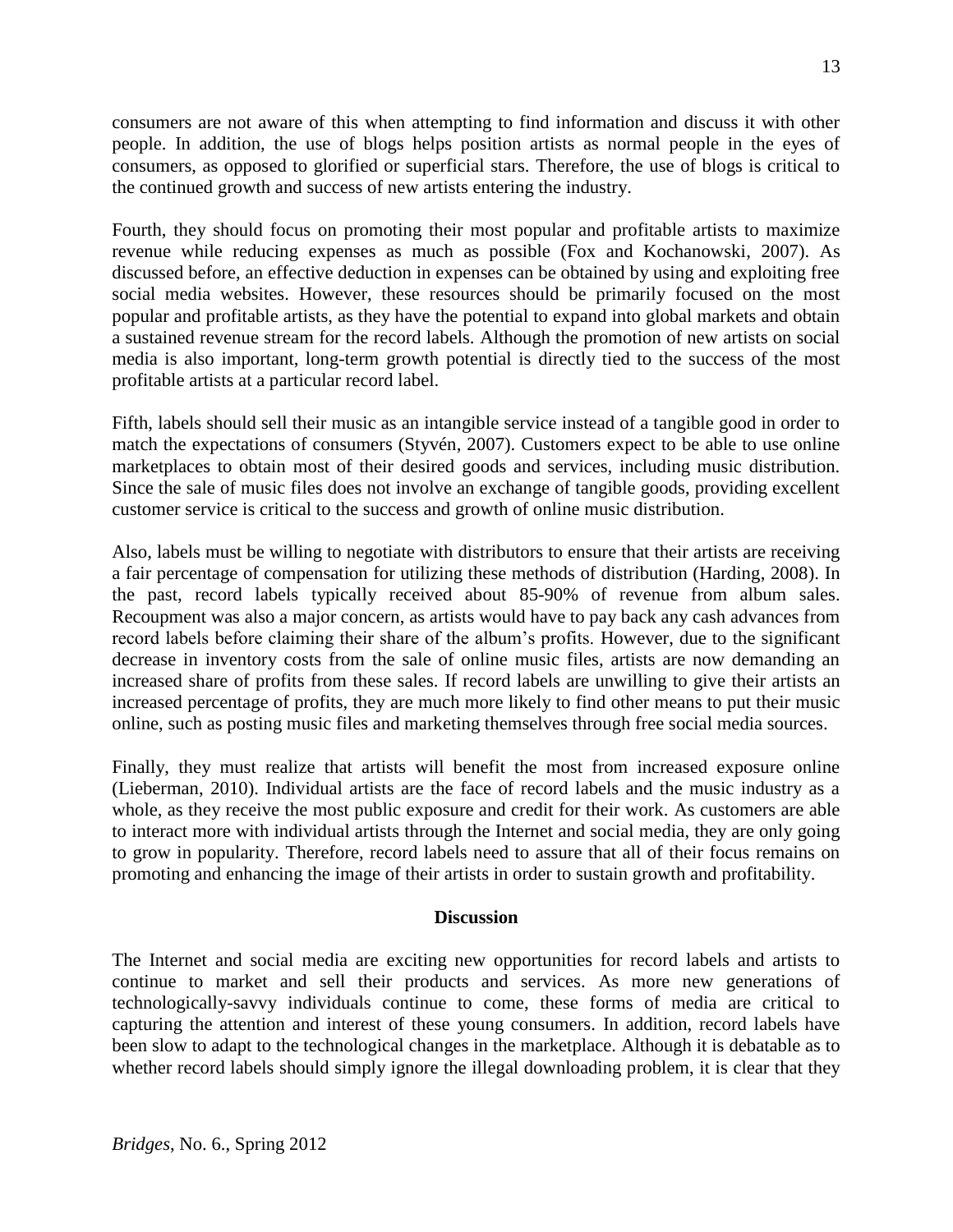should primarily focus on improving their long-term business model in order to sustain longterm growth and profitability.

The existing scholarship benefits from this information in several ways. First, it provides a synthesis of all of the major technological impacts on the modern music industry. The major forms of technology impacting the music industry consist of legal avenues of online music distribution, YouTube, social media websites such as Facebook and Twitter, and the use of blogs. Although several of these forms of media have been analyzed individually, this research incorporates the intertwining effects of all forms of technology on the music industry.

Second, it updates the current literature by providing up-to-date information in regards to social media and the development of young artists in the music industry. Since scholarly research has a significant time delay, there has been very little research published in regards to social media in general, much less in regards to social media and the music industry. In addition, the information about young artists in this research is up-to-date and relevant to current popular music culture.

Third, it provides several practical suggestions as to how record labels and individual artists can successfully utilize technology to improve their exposure and profitability potential. While the business-related aspects of how technology has impacted record labels has been analyzed in the past, this research also considers the positive and negative impacts of technology on individual artists within the music industry.

Finally, it organizes the scholarship by individual issues to showcase the similarities and differences that qualified authors have on this research topic. While many scholarly authors have conducted their own individual research on various topics related to the music industry, this research brings forth the opinions and conclusions of several different researchers to present a logical argument in regards to the impacts of technology on the modern music industry.

## **Conclusions**

Technology is having a profound and lasting impact on all aspects of the modern music industry. This research is informative for management and marketing industries, as well as the general public, in several ways. First, it provides a relevant and real-life example about how technology is continuing to drastically change the world in which we live. Second, it provides practical guidelines as to how marketers can promote goods and services using the Internet and social media. Third, it showcases strategies that managers can undertake in order to sell their products in the online marketplace. Finally, it enlightens the public as to the underlying negative impacts that illegal downloading can have on both individual record labels and the music industry as a whole.

While this thesis attempted to encompass all aspects of the modern music industry, there are some areas in which additional research should be conducted. First, as new forms of social media continue to emerge and develop, the continuing impacts of these communication mediums should continue to be examined. In addition, the current generation of artists, the first to enter the industry using the Internet and social media, should continue to be tracked to determine the long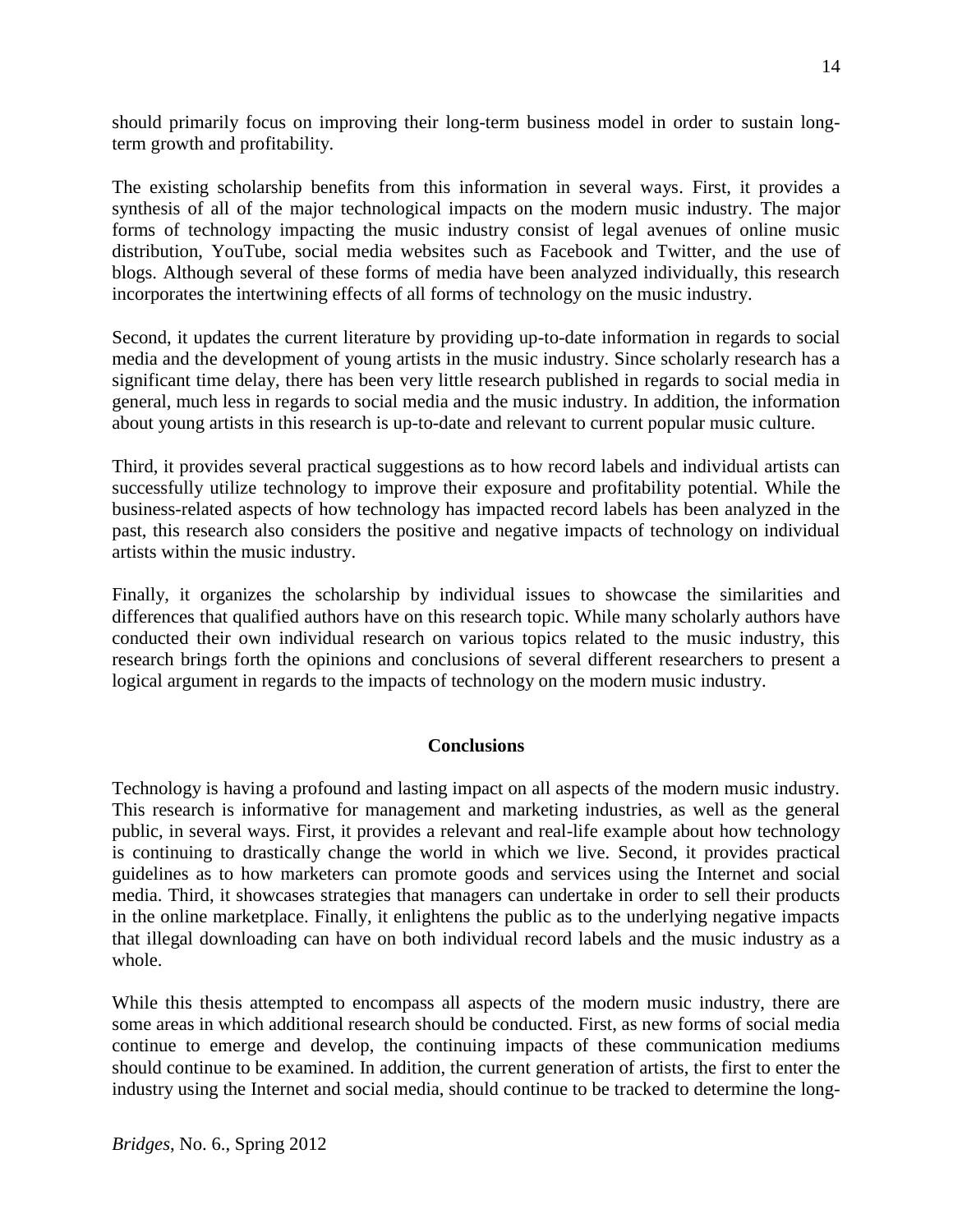term effects of technology on the length and quality of their careers. Finally, as technology continues to grow and develop, its effects on the music industry should continue to be examined and assessed in terms of industry health and overall profitability.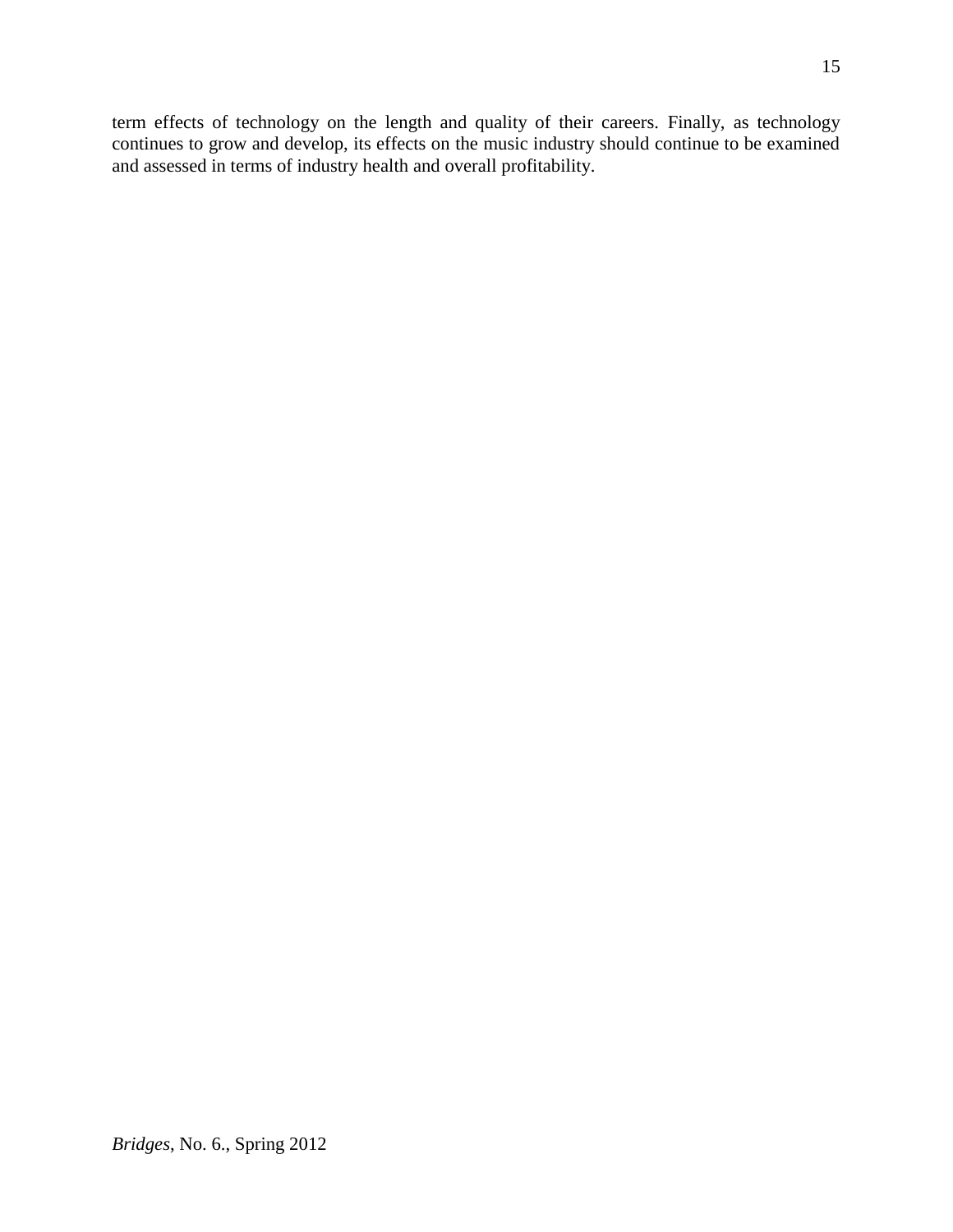#### **References**

- Andersen, Birgitte, Richard Kozul-Wright, and Zeljka Kozul-Wright. "Rents, Rights N'Rhythm: Cooperation, Conflict and Capabilities in the Music Industry." Industry & Innovation 14.5 (2007): 513-540. *Business Source Premier*. Web. 4 Feb. 2011.
- Boyajian, Armen. "The Sound of Money: Securing Copyright, Royalties, and Creative 'Progress' in the Digital Music Revolution." *Federal Communications Law Journal* 62.3 (2010): 587+. *General OneFile*. Web. 1 Oct. 2010.
- Curien, Nicolas, and Francois Moreau. "The Music Industry in the Digital Era: Toward New Contracts." *Journal of Media Economics* 22.2 (2009): 102-113. *EconLit*. Web. 2 Oct. 2010.
- Donahue, Ann. "Tween Idol." Billboard 121.12 (2009): 16-20. *Academic Search Premier*. Web. 4 Feb. 2011.
- Elberse, Anita. "Bye-Bye Bundles: The Unbundling of Music in Digital Channels." *Journal of Marketing* 74.3 (2010): 107-123. *Business Source Premier*. Web. 17 Sept. 2010.
- Fox, Mark A., and Paul Kochanowski. "Multi-Stage Markets in the Recording Industry." *Popular Music & Society* 30.2 (2007): 173-195. *Academic Search Premier*. Web. 27 Oct. 2010.
- Freedman, Des. "Managing Pirate Culture: Corporate Responses to Peer-to-Peer Networking." *JMM: The International Journal on Media Management* 5.3 (2003): 173-179. *Communication & Mass Media Complete*. Web. 14 Sept. 2010.
- Grover, Ronald. "A Star Is Born, Disney Style." BusinessWeek 4080 (2008): 050-051. *Business Source Premier.* Web. 4 Feb. 2011.
- Harding, Cortney. "Royalty Rumble." Billboard 120.5 (2008): 10. *Academic Search Premier.* Web. 4 Feb. 2011.
- Hoffman, Jan. "Justin Bieber is Living the Dream." *The New York Times*. 31 Dec. 2009. *Access World News*. Web. 26 Feb. 2011.
- Kim, Nancy. "Internet Challenges to Business Innovation." Journal of Internet Law 12.2 (2008): 3-6. *Business Source Premier.* Web. 4 Feb. 2011.
- Lam, Calvin K.M., and Bernard C.Y. Tan. "The Internet is Changing the Music Industry." *Communications of the ACM* 44.8 (2001): 62-68. Web. 13 Sept. 2010.
- Lieberman, Evan, et al. "Features, Functions, and Fanfare: A Framework for Understanding the Appeal of a Music Website." *National Social Science Journal* 35.1 (2010): 77-85. *SocINDEX*. Web. 27 Oct. 2010.

*Bridges*, No. 6., Spring 2012